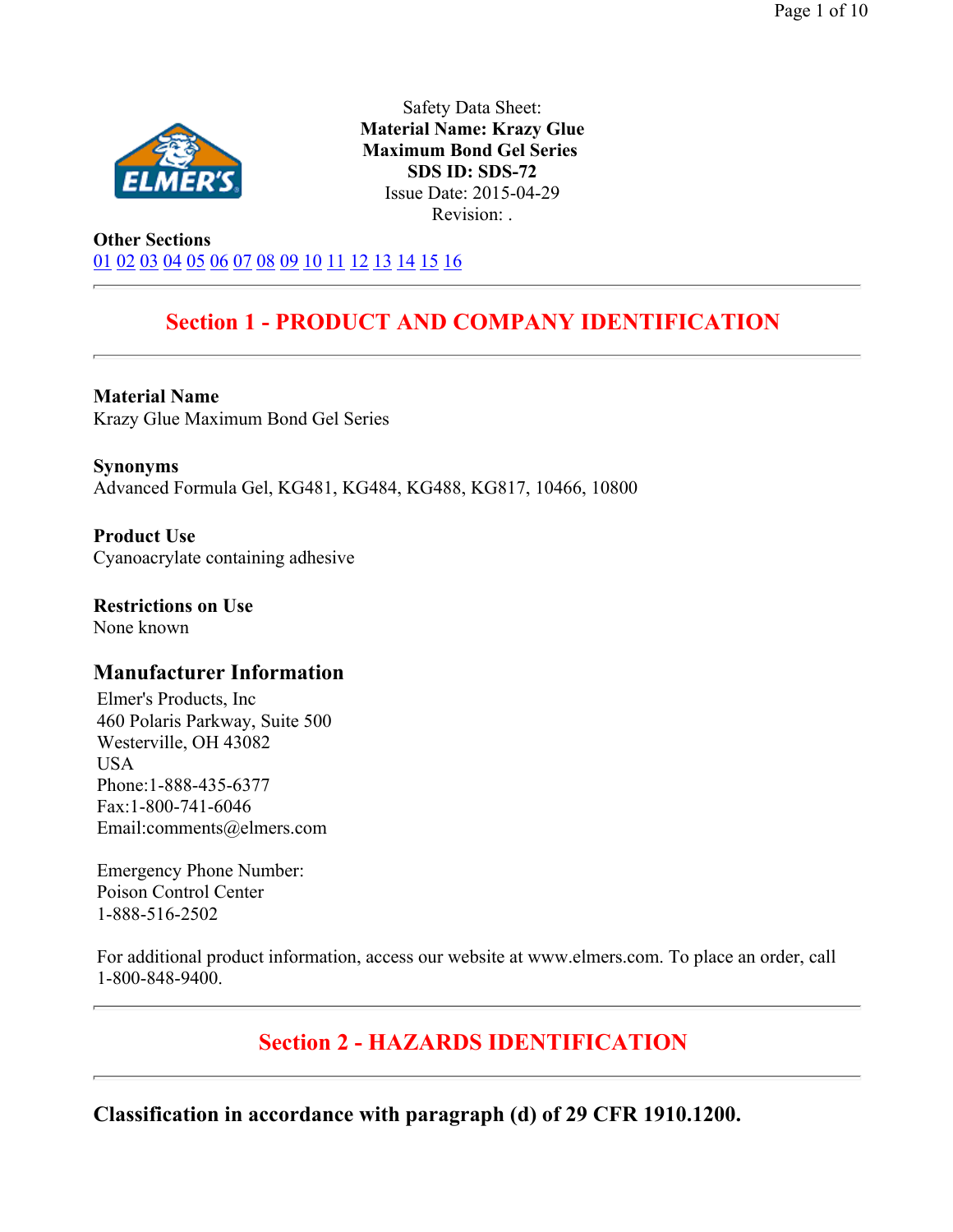## **GHS Label Elements**

**Symbol(s)** 



**Signal Word**  Warning

## **Hazard Statement(s)**

Combustible liquid Causes serious eye irritation May cause allergic skin reaction May cause respiratory irritation

## **Precautionary Statement(s)**

## **Prevention**

Keep away from heat/sparks/open flame/hot surfaces - No smoking Use only outdoors or in a well-ventilated area Wear protective gloves/protective clothing/eye protection/face protection Avoid breathing dust/fume/gas/mist/vapours/spray Wash thoroughly after handling Contaminated work clothing must not be allowed out of the workplace

## **Response**

IF ON SKIN: Wash with plenty of soap and water Specific treatment (see label) If skin irritation or rash occurs: Get medical advice/attention Wash contaminated clothing before reuse IF INHALED: Remove person to fresh air and keep at rest in a position comfortable for breathing Call a POISON CENTER or doctor if you feel unwell IF IN EYES: Rinse cautiously with water for several minutes. Remove contact lenses, if present and easy to do. Continue rinsing If eye irritation persists: Get medical advice/attention In case of fire: Use appropriate media to extinguish

## **Storage**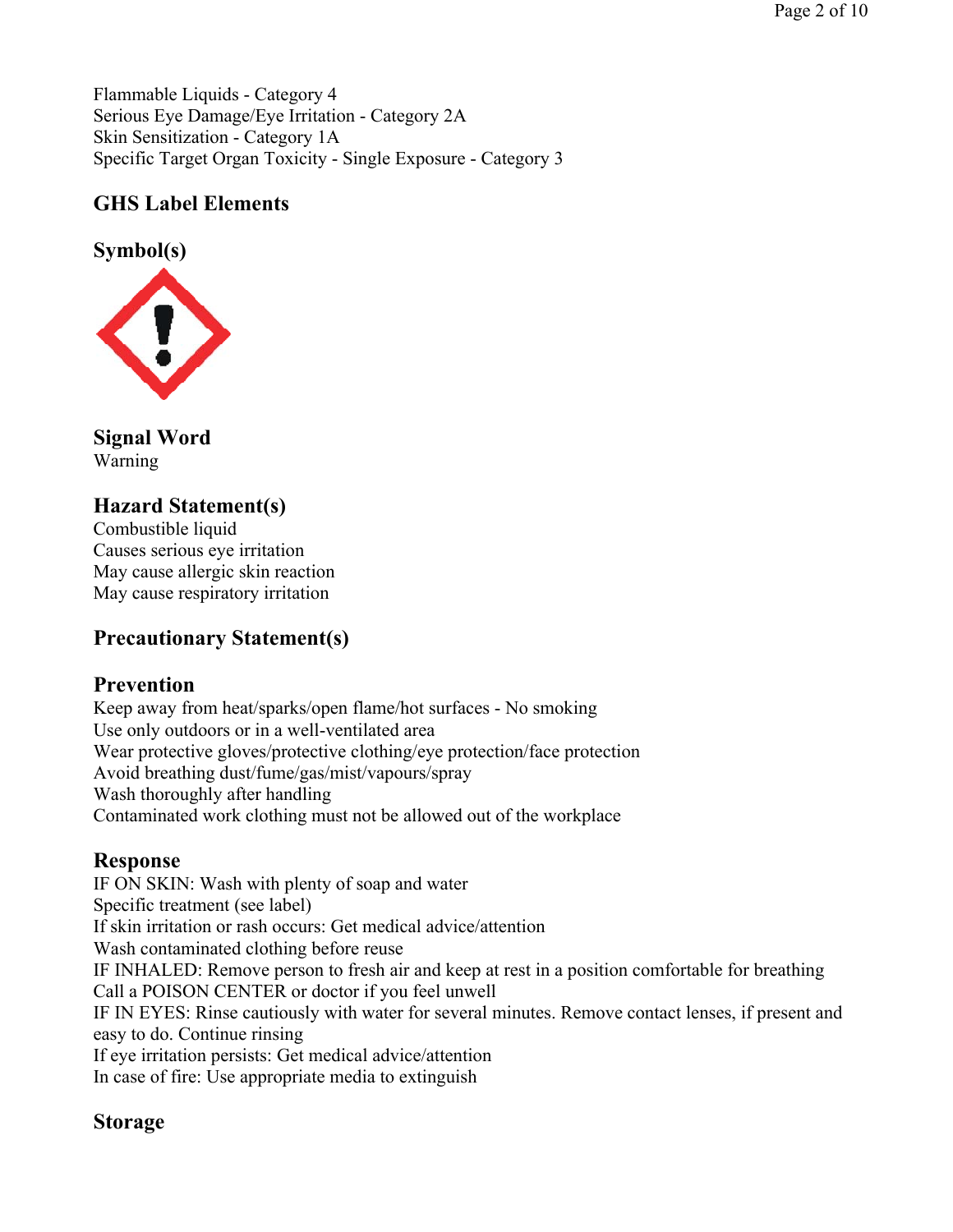Store in a well-ventilated place. Keep container tightly closed Keep cool Store locked up

## **Disposal**

Dispose of contents/container in accordance with local/regional/national/international regulations

## **Other Hazards**

No additional information is available.

# **Section 3 - COMPOSITION / INFORMATION ON INGREDIENTS**

| AS        | <b>Component Name</b> | Percent |  |
|-----------|-----------------------|---------|--|
| 7085-85-0 | Ethyl cyanoacrylate   |         |  |

# **Section 4 - FIRST AID MEASURES**

## **Description of Necessary Measures**

Call a POISON CENTER or doctor/physician if you feel unwell.

## **Inhalation**

Remove person to fresh air and keep comfortable for breathing. Call a POISON CENTER or doctor/physician if you feel unwell.

## **Skin**

Wash with plenty of soap and water. If skin irritation or rash occurs: Get medical advice/attention. Take off contaminated clothing and wash before reuse. Peel or roll the surfaces apart using a blunt edge, such as a spatula or spoon handle.

## **Eyes**

Remove contact lenses, if present and easy to do. IMMEDIATELY wash with large amounts of warm water, occasionally lifting upper and lower lids, until no evidence of chemical remains (at least 15-20 minutes). Get medical attention immediately.

## **Ingestion**

Rinse mouth immediately and drink plenty of water. Do NOT induce vomiting. Immediately call a POISON CENTER or doctor/physician.

## **Most Important Symptoms/Effects**

### **Acute**

May cause allergic skin reaction. May cause respiratory irritation, eye irritation.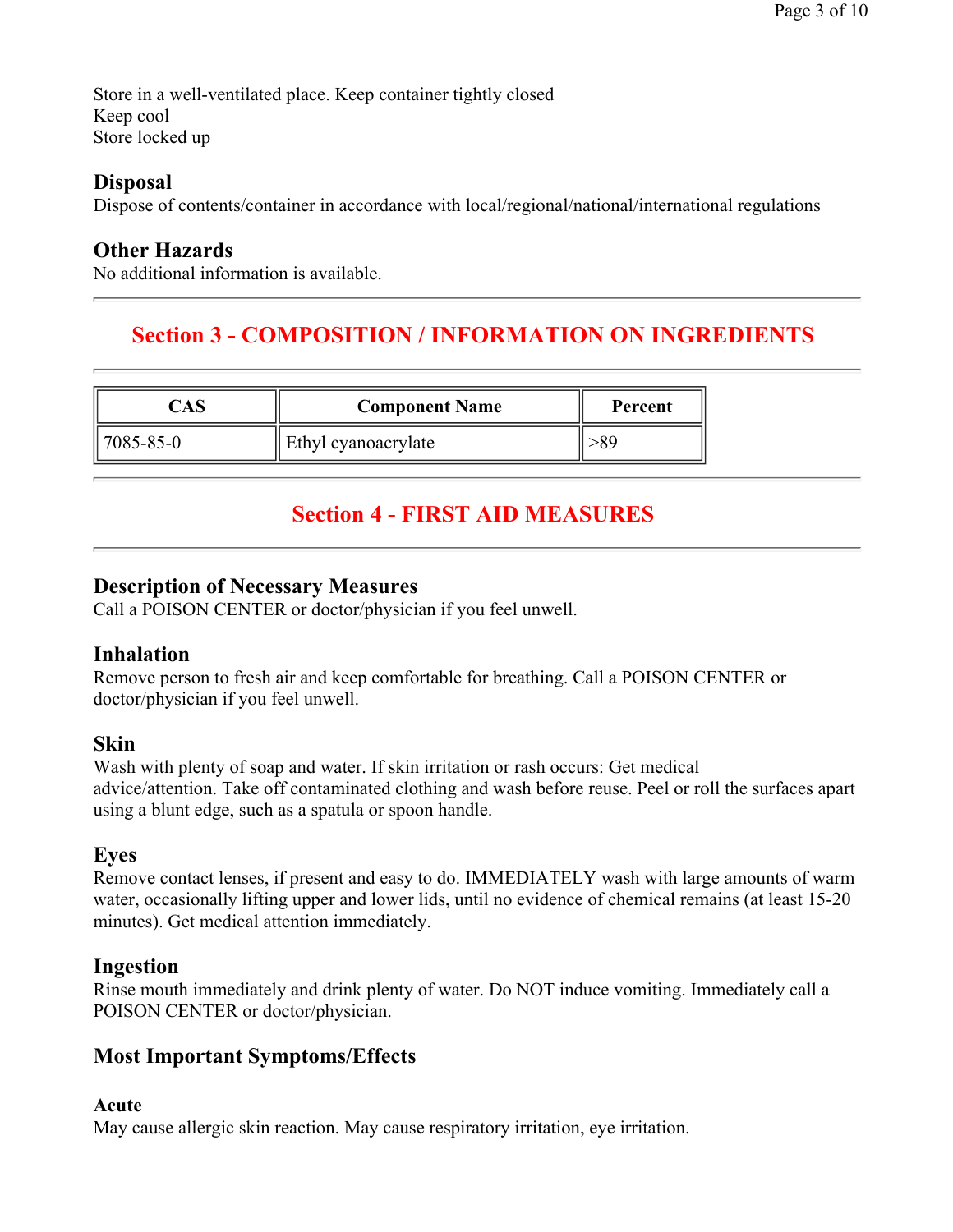# **Section 5 - FIRE FIGHTING MEASURES**

## **Extinguishing Media**

### **Suitable Extinguishing Media**

Use carbon dioxide, regular dry chemical, regular foam or water.

#### **Unsuitable Extinguishing Media**

Do not use high-pressure water streams.

## **Special Hazards Arising from the Chemical**

Combustible liquid

## **Hazardous Combustion Products**

oxides of carbon

## **Special Protective Equipment and Precautions for Firefighters**

Vapors may form explosive mixtures with air. Vapors can travel considerable distances to a source of ignition where they can ignite, flash back, or explode. Vapors are heavier than air. Prevent entry into waterways, sewers, basements, or confined areas. May explode when heated.

## **Fire Fighting Measures**

Wear full protective fire fighting gear including self contained breathing apparatus (SCBA) for protection against possible exposure. Move container from fire area if it can be done without risk. Fight fire from maximum distance or use unmanned hose holders or monitor nozzles. Cool containers with water spray until well after the fire is out. For massive fire, use unmanned hose holders or monitor nozzles; if this is impossible withdraw from area and let fire burn. Do not scatter spilled material with high-pressure water streams.

## **Section 6 - ACCIDENTAL RELEASE MEASURES**

## **Personal Precautions, Protective Equipment and Emergency Procedures**

Wear personal protective clothing and equipment, see Section 8. Keep unnecessary people away, isolate hazard area and deny entry. Stay upwind and keep out of low areas. Ventilate closed spaces before entering.

### **Methods and Materials for Containment and Cleaning Up**

Eliminate all ignition sources if safe to do so. Do not touch or walk through spilled material. Stop leak if possible without personal risk. Prevent entry into waterways, sewers, basements, or confined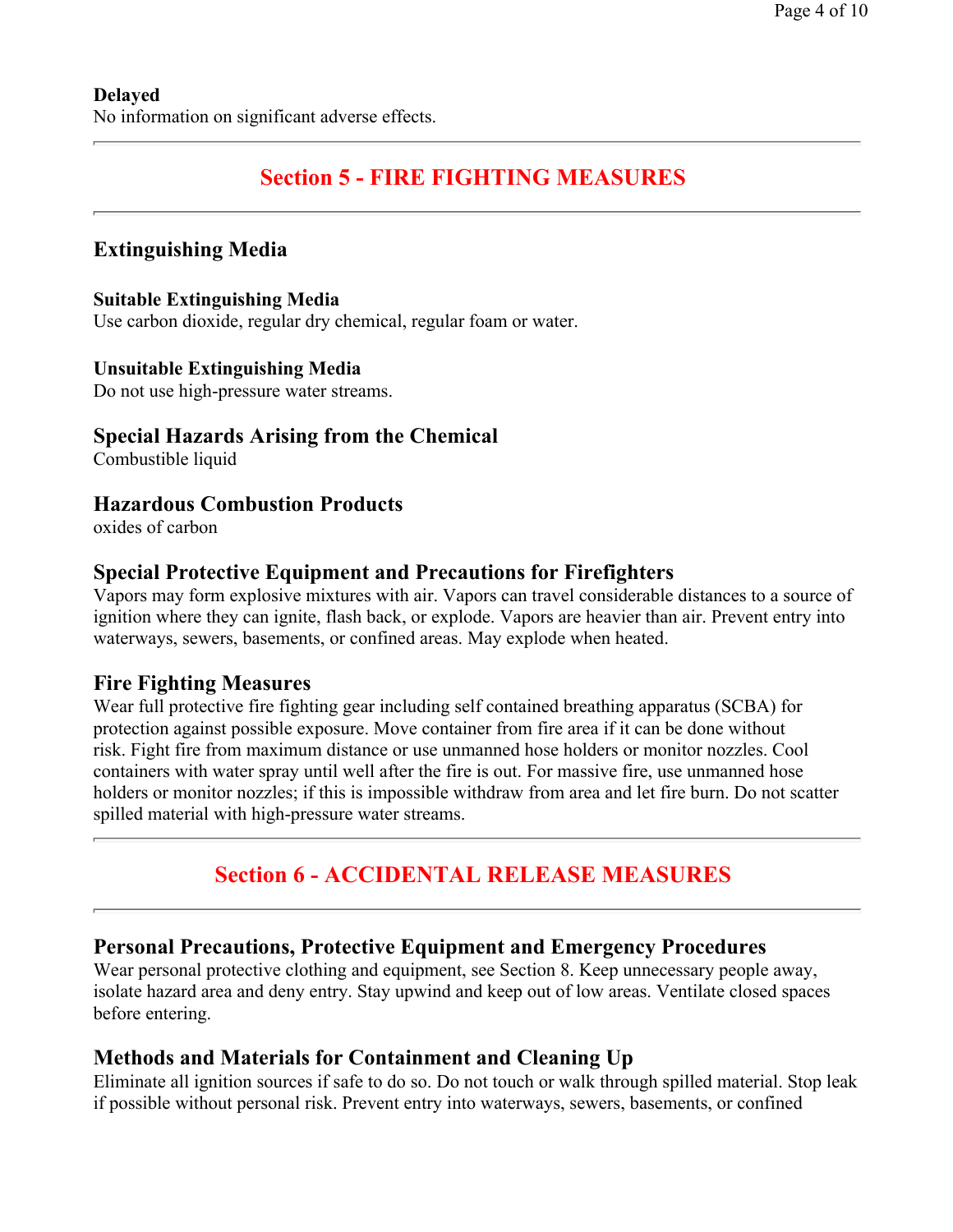areas. Reduce vapors with water spray. Absorb with earth, sand or other non-combustible material and transfer to container. Use non-sparking tools. Large spills: Dike for later disposal.

### **Environmental Precautions**

Avoid release to the environment.

# **Section 7 - HANDLING AND STORAGE**

### **Precautions for Safe Handling**

Keep away from heat/sparks/open flame/hot surfaces - No smoking. Use only outdoors or in a wellventilated area. Wear protective gloves/protective clothing/eye protection/face protection. Avoid breathing dust/fume/gas/mist/vapors/spray. Wash thoroughly after handling. Contaminated work clothing should not be allowed out of the workplace.

### **Conditions for Safe Storage, Including any Incompatibilities**

Store in a well-ventilated place. Keep container tightly closed Keep cool Store locked up Avoid contact with water or moisture. Keep away from heat and ignition sources. Keep away from incompatible materials. Protect from sunlight.

### **Incompatible Materials**

amines, alcohols, bases

## **Section 8 - EXPOSURE CONTROLS / PERSONAL PROTECTION**

#### **Component Exposure Limits**

| Ethyl cyanoacrylate   7085-85-0 |                     |  |  |
|---------------------------------|---------------------|--|--|
| ACGIH:                          | $\vert$ 0.2 ppm TWA |  |  |

### **Biological limit value**

There are no biological limit values for any of this product's components.

#### **Engineering Controls**

Provide local exhaust ventilation system. Ensure adequate ventilation.

#### **Individual Protection Measures, such as Personal Protective Equipment**

#### **Eye/face protection**

Wear splash resistant safety goggles. Provide an emergency eye wash fountain and quick drench shower in the immediate work area.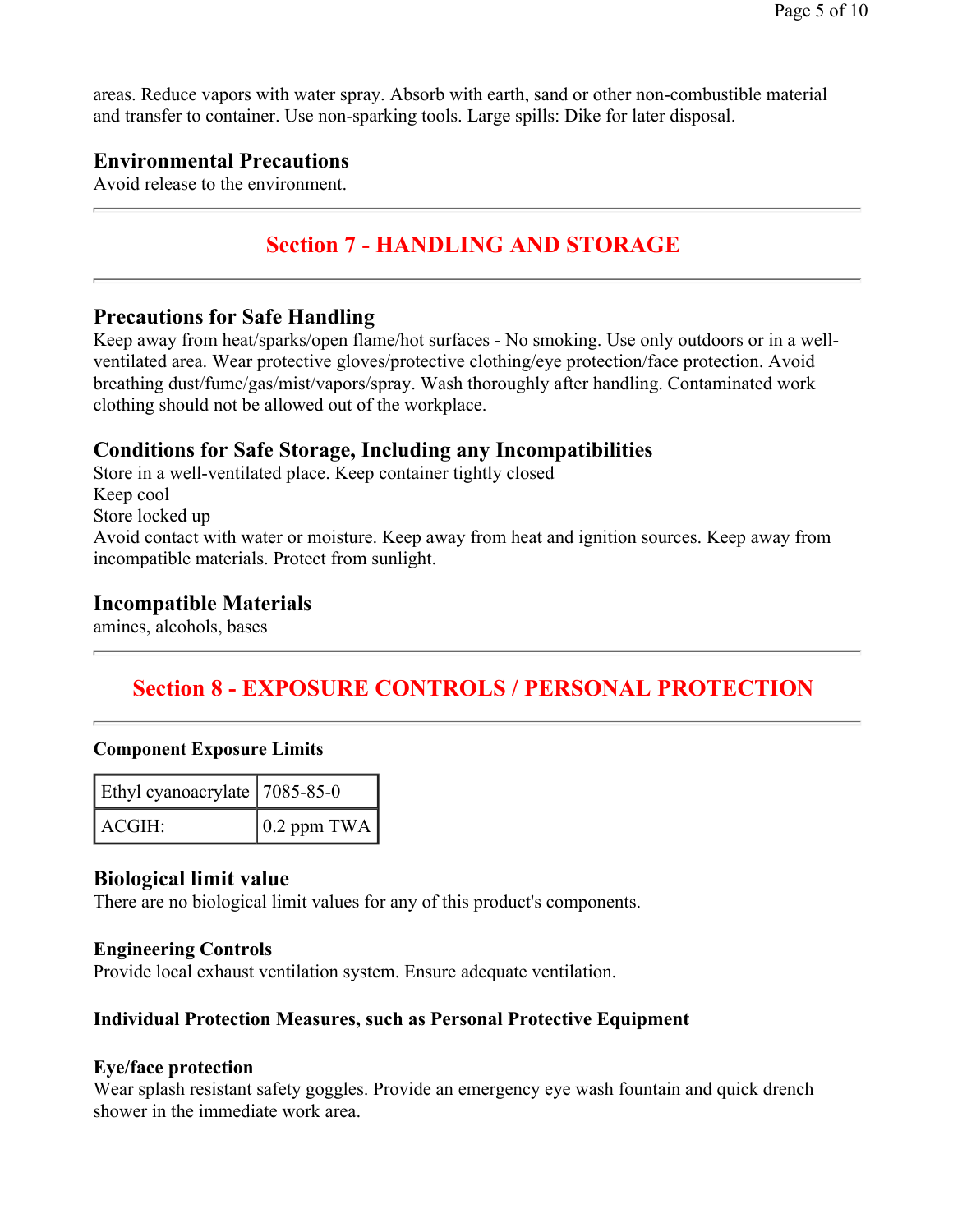### **Skin Protection**

Wear appropriate chemical resistant clothing.

#### **Respiratory Protection**

Under conditions of frequent use or heavy exposure, respiratory protection may be needed. A NIOSH approved air-purifying respirator with an appropriate cartridge or canister may be appropriate under certain circumstances where airborne concentrations are expected to exceed exposure limits.

#### **Glove Recommendations**

Wear appropriate chemical resistant gloves.

# **Section 9 - PHYSICAL AND CHEMICAL PROPERTIES**

| Appearance                        | clear colorless liquid                     | <b>Physical State</b>                            | liquid                             |  |  |
|-----------------------------------|--------------------------------------------|--------------------------------------------------|------------------------------------|--|--|
| Odor                              | irritating odor                            | Color                                            | Not available                      |  |  |
| <b>Odor Threshold</b>             | Not available                              | pH                                               | Not available                      |  |  |
| <b>Melting Point</b>              | Not available                              | <b>Boiling Point</b>                             | 62 °C                              |  |  |
| <b>Freezing point</b>             | -28 $\degree$ C                            | <b>Evaporation Rate</b>                          | Not available                      |  |  |
| <b>Boiling Point</b><br>Range     | Not available                              | <b>Flammability (solid, gas)</b>                 | Not available                      |  |  |
| <b>Autoignition</b>               | Not available                              | <b>Flash Point</b>                               | 83 °C                              |  |  |
| <b>Lower Explosive</b><br>Limit   | Not available                              | Decomposition                                    | Not available                      |  |  |
| <b>Upper Explosive</b><br>Limit   | Not available                              | <b>Vapor Pressure</b>                            | 0.13 mmHg $(Q20°$<br>$\mathcal{C}$ |  |  |
| <b>Vapor Density</b><br>$(air=1)$ | >1                                         | <b>Specific Gravity</b><br>$(water=1)$           | Not available                      |  |  |
| <b>Water Solubility</b>           | insoluble (causes rapid<br>polymerization) | <b>Partition coefficient:</b><br>n-octanol/water | Not available                      |  |  |
| <b>Viscosity</b>                  | 6000 cps (@ 25 °C)                         | <b>Solubility (Other)</b>                        | Not available                      |  |  |
| <b>Density</b>                    | $1.08$ g/cm3                               | <b>VOC</b>                                       | $0 g/L$ (SCAQMD<br>Method 316B)    |  |  |

# **Section 10 - STABILITY AND REACTIVITY**

## **Reactivity**

May polymerize when heated. Avoid contact with water or moisture. Avoid contact with light.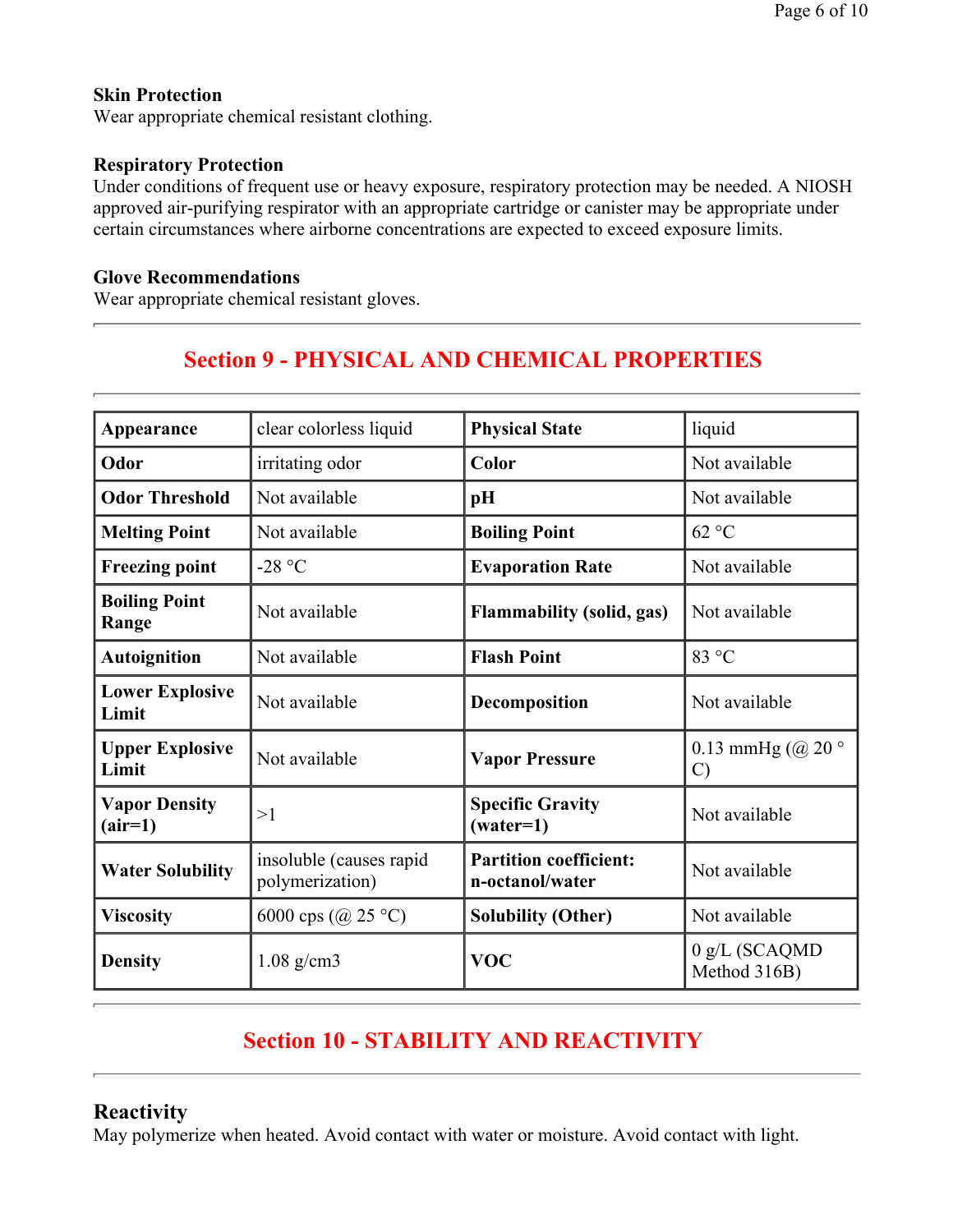# **Chemical Stability**

Unstable at elevated temperatures.

## **Possibility of Hazardous Reactions**

May polymerize. Avoid contact with water or moisture.

### **Conditions to Avoid**

Avoid heat, flames, sparks and other sources of ignition. Containers may rupture or explode if exposed to heat. Keep out of water supplies and sewers. Avoid contact with water or moisture.

#### **Incompatible Materials**

Alcohols, amines, bases

#### **Hazardous decomposition products**

oxides of carbon

## **Section 11 - TOXICOLOGICAL INFORMATION**

### **Information on Likely Routes of Exposure**

**Inhalation**  May cause respiratory irritation.

**Skin Contact**  May cause allergic skin reaction.

**Eye Contact**  Causes serious eye irritation.

**Ingestion**  No information on significant adverse effects.

## **Acute and Chronic Toxicity**

### **Component Analysis - LD50/LC50**

The components of this material have been reviewed in various sources and no selected endpoints have been identified

### **Immediate Effects**

May cause allergic skin reaction. May cause respiratory irritation, eye irritation.

## **Delayed Effects**

No information on significant adverse effects.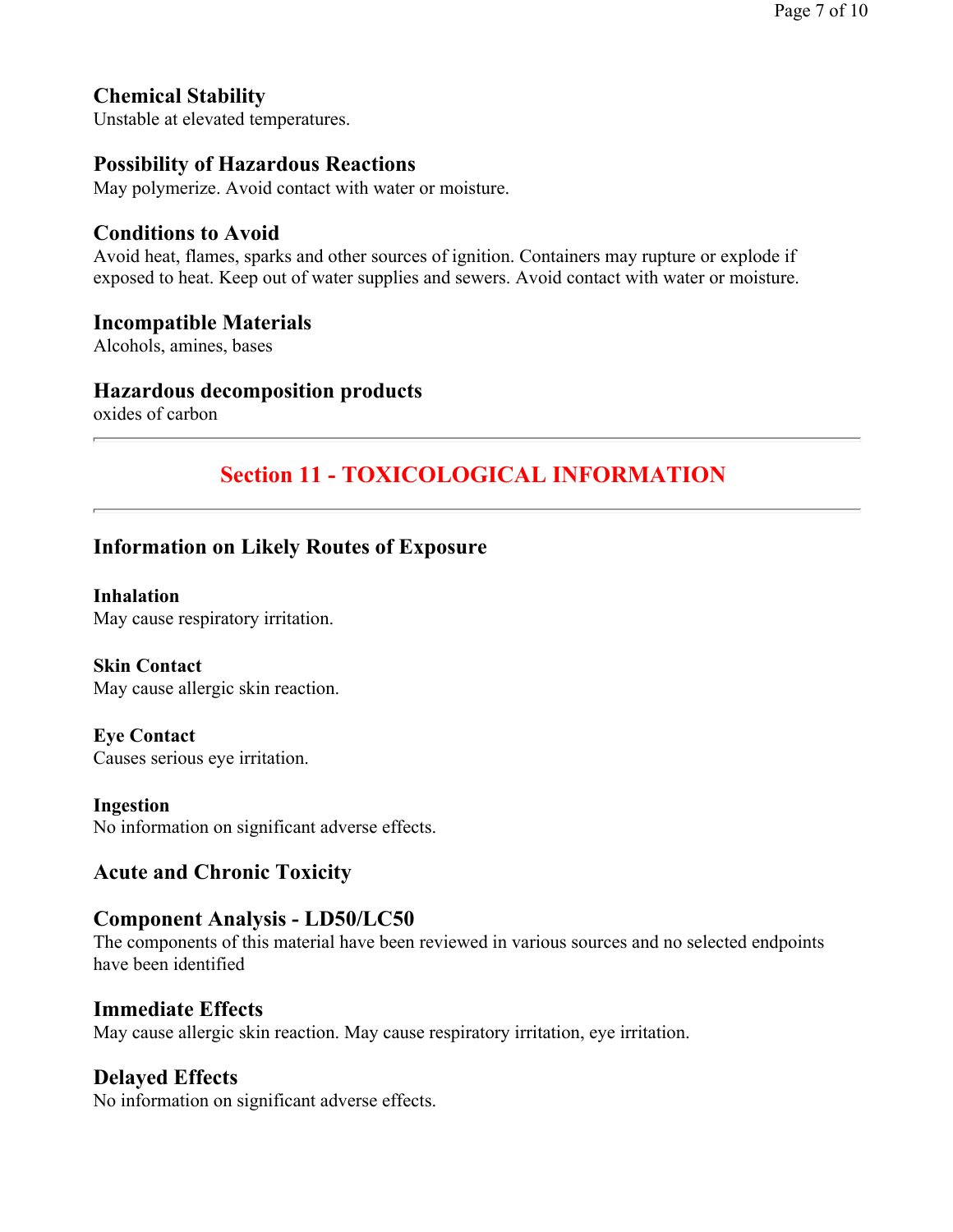## **Irritation/Corrosivity Data**

May cause respiratory irritation, eye irritation.

## **Respiratory Sensitization**

No information available for the product.

**Dermal Sensitization**  May cause allergic skin reaction.

**Component Carcinogenicity** None of this product's components are listed by ACGIH, IARC, NTP, DFG or OSHA

#### **Germ Cell Mutagenicity**  No information available for the product.

**Reproductive Toxicity** 

No information available for the product.

## **Specific Target Organ Toxicity - Single Exposure**

respiratory tract

### **Specific Target Organ Toxicity - Repeated Exposure**

No target organs identified.

### **Aspiration hazard**

No information available for the product.

## **Medical Conditions Aggravated by Exposure**

No data available.

# **Section 12 - ECOLOGICAL INFORMATION**

### **Component Analysis - Aquatic Toxicity**

No LOLI ecotoxicity data are available for this product's components

# **Section 13 - DISPOSAL CONSIDERATIONS**

### **Disposal Methods**

Dispose in accordance with all applicable regulations.

### **Component Waste Numbers**

The U.S. EPA has not published waste numbers for this product's components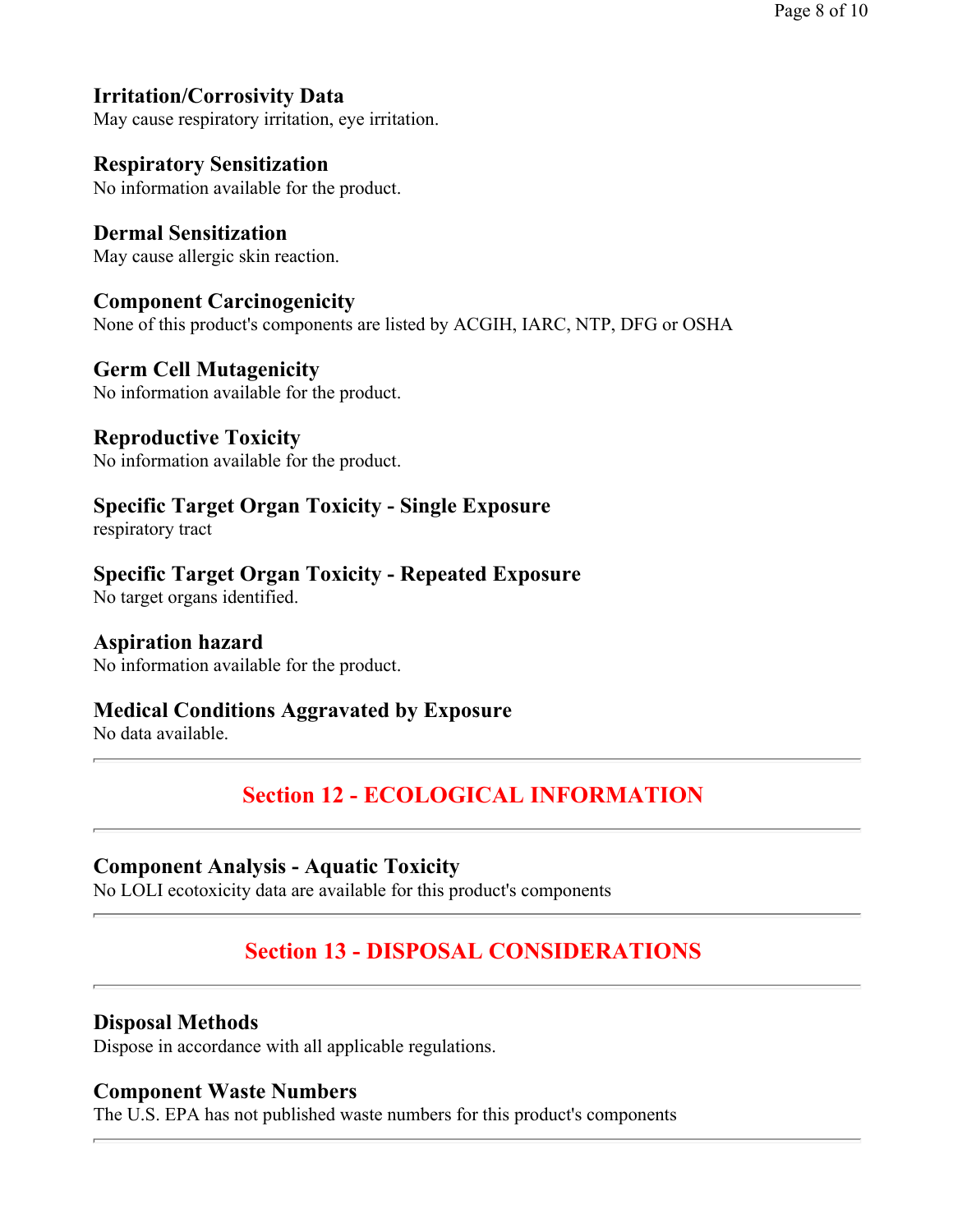## **Section 14 - TRANSPORT INFORMATION**

**US DOT Information**: **UN/NA #:** Not Regulated

**IATA Information:**

**UN#:** Not Regulated

#### **TDG Information:**

**UN#:** Not Regulated

## **Section 15 - REGULATORY INFORMATION**

### **U.S. Federal Regulations**

None of this products components are listed under SARA Sections 302/304 (40 CFR 355 Appendix A), SARA Section 313 (40 CFR 372.65), CERCLA (40 CFR 302.4), TSCA 12(b), or require an OSHA process safety plan.

#### **SARA Section 311/312 (40 CFR 370 Subparts B and C)**

### **Acute Health:** Yes **Chronic Health:** No **Fire:** Yes **Pressure:** No **Reactivity:** No

### **U.S. State Regulations**

The following components appear on one or more of the following state hazardous substances lists:

| Component                                                                      | <sub>CAS</sub> |  | CA MA MN NJ |                        |  |
|--------------------------------------------------------------------------------|----------------|--|-------------|------------------------|--|
| Ethyl cyanoacrylate $\left[ 7085 - 85 - 0 \right]$ No $\left[$ No $\right]$ No |                |  |             | $\vert$ Yes $\vert$ No |  |

## **Not listed under California Proposition 65**

#### **Canada Regulations**

This product has been classified in accordance with the criteria of the Controlled Products Regulations (CPR) and the MSDS contains all of the information required by the CPR. **WHMIS Classification** 

B3, D2B

## **Component Analysis - Inventory**

Ethyl cyanoacrylate (7085-85-0)

| <b>US</b> | СA                          | EU | AU PH | $JP -$<br><b>ENCS</b> | <b>ISHL</b> | $KR -$<br><b>KECI/KECL</b> | $KR -$<br>TCCA | <b>CN</b> | NZ        | <b>MX</b> |
|-----------|-----------------------------|----|-------|-----------------------|-------------|----------------------------|----------------|-----------|-----------|-----------|
| Yes       | DSL   EIN   Yes   Yes   Yes |    |       |                       | No          | Yes                        | No             |           | Yes   Yes | Yes.      |

# **Section 16 - OTHER INFORMATION**